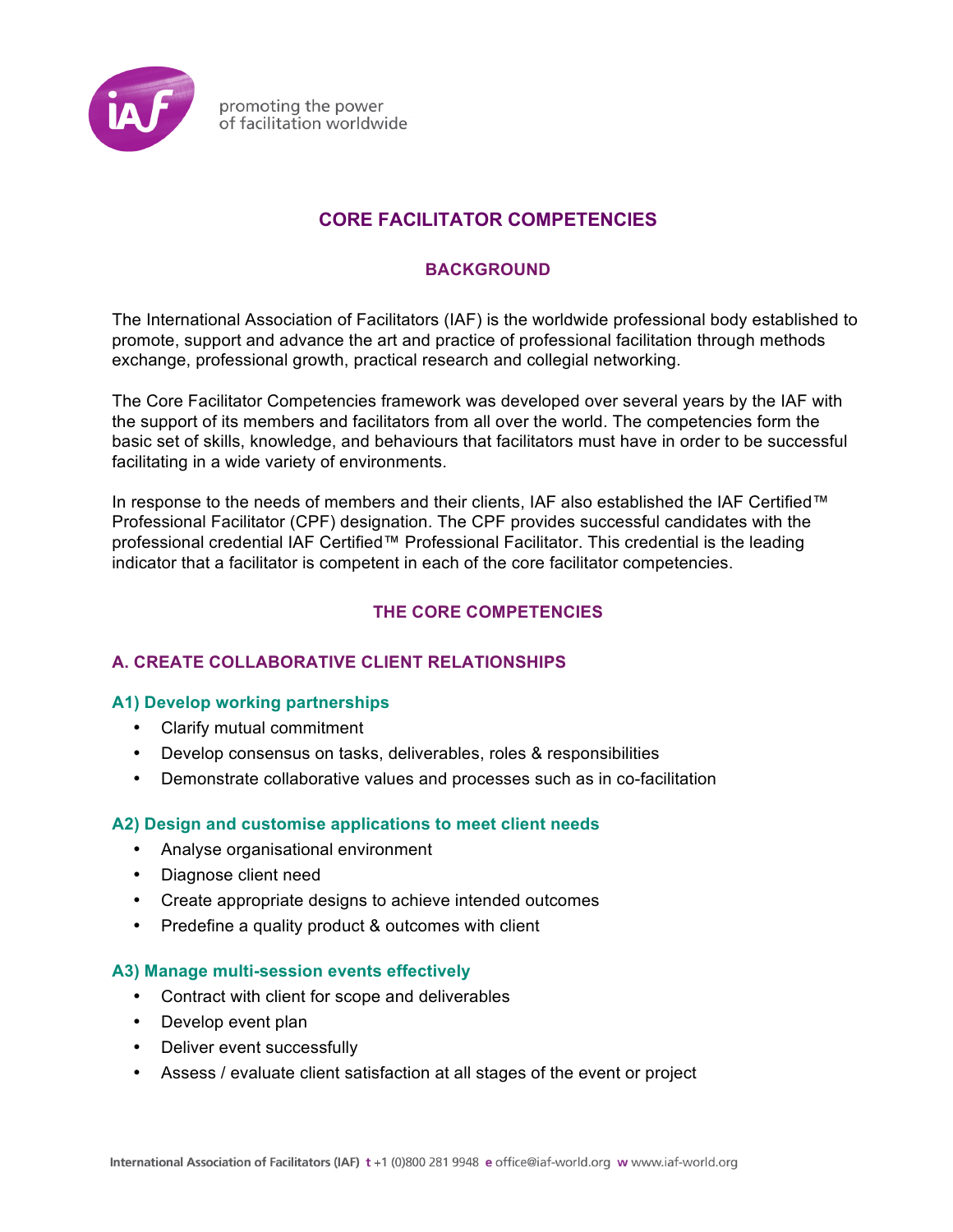

## **B. PLAN APPROPRIATE GROUP PROCESSES**

### **B1) Select clear methods and processes that:**

- Foster open participation with respect for client culture, norms and participant diversity
- Engage the participation of those with varied learning or thinking styles
- Achieve a high quality product or outcome that meets the client needs

### **B2) Prepare time and space to support group process**

- Arrange physical space to support the purpose of the meeting
- Plan effective use of time
- Provide effective atmosphere and drama for sessions

## **C. CREATE AND SUSTAIN A PARTICIPATORY ENVIRONMENT**

### **C1) Demonstrate effective participatory and interpersonal communication skills**

- Apply a variety of participatory processes
- Demonstrate effective verbal communication skills
- Develop rapport with participants
- Practice active listening
- Demonstrate ability to observe and provide feedback to participants

### **C2) Honour and recognise diversity, ensuring inclusiveness**

- Encourage positive regard for the experience and perception of all participants
- Create a climate of safety and trust
- Create opportunities for participants to benefit from the diversity of the group
- Cultivate cultural awareness and sensitivity

### **C3) Manage group conflict**

- Help individuals identify and review underlying assumptions
- Recognise conflict and its role within group learning / maturity
- Provide a safe environment for conflict to surface
- Manage disruptive group behaviour
- Support the group through resolution of conflict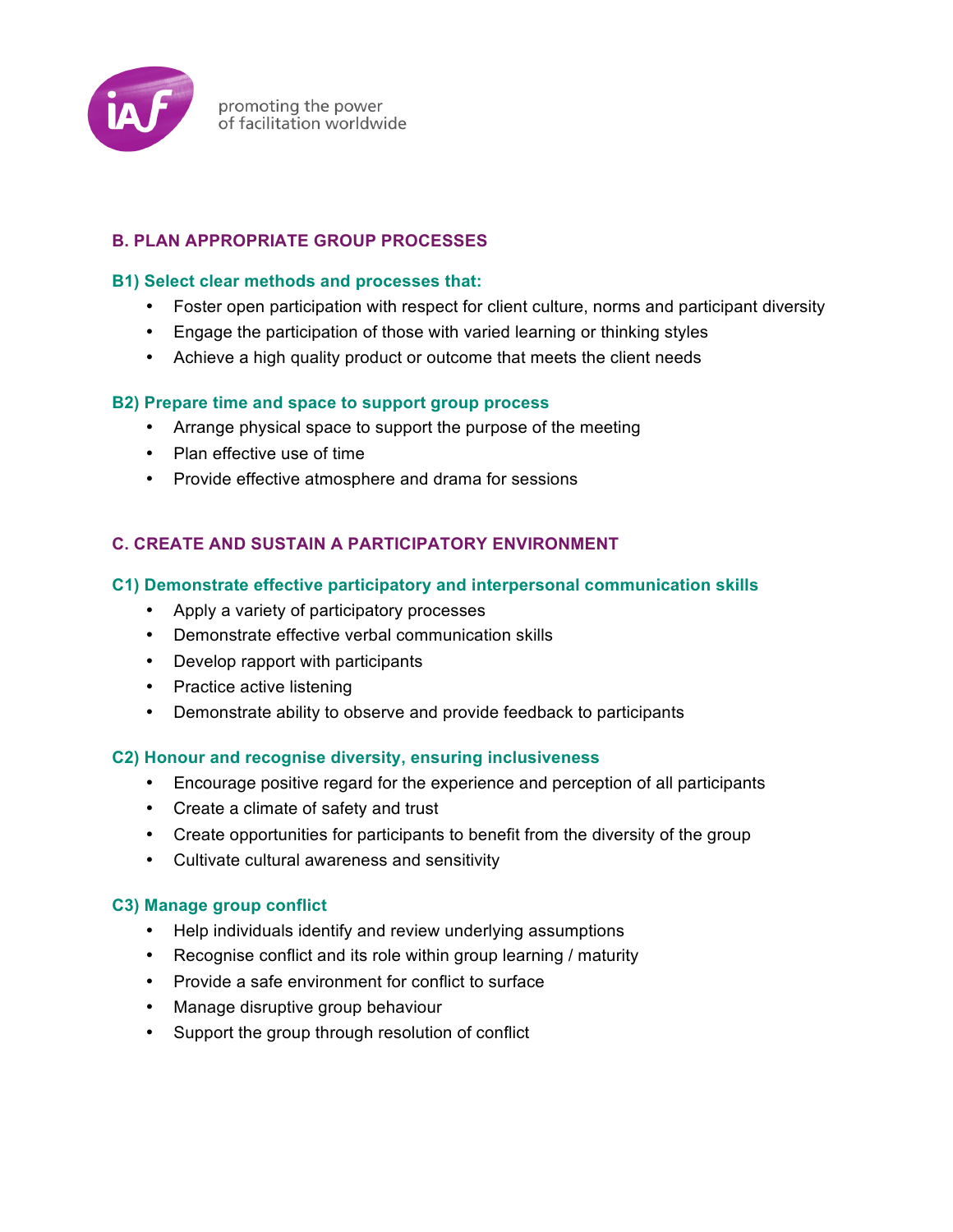

promoting the power<br>of facilitation worldwide

### **C4) Evoke group creativity**

- Draw out participants of all learning/thinking styles
- Encourage creative thinking
- Accept all ideas
- Use approaches that best fit needs and abilities of the group
- Stimulate and tap group energy

## **D. GUIDE GROUP TO APPROPRIATE AND USEFUL OUTCOMES**

### **D1) Guide the group with clear methods and processes**

- Establish clear context for the session
- Actively listen, question and summarise to elicit the sense of the group
- Recognise tangents and redirect to the task
- Manage small and large group process

### **D2) Facilitate group self-awareness about its task**

- Vary the pace of activities according to needs of group
- Identify information the group needs, and draw out data and insight from the group
- Help the group synthesise patterns, trends, root causes, frameworks for action
- Assist the group in reflection on its experience

### **D3) Guide the group to consensus and desired outcomes**

- Use a variety of approaches to achieve group consensus
- Use a variety of approaches to meet group objectives
- Adapt processes to changing situations and needs of the group
- Assess and communicate group progress
- Foster task completion

### **E. BUILD AND MAINTAIN PROFESSIONAL KNOWLEDGE**

### **E1) Maintain a base of knowledge**

- Be knowledgeable in management, organisational systems and development, group development, psychology, and conflict resolution
- Understand dynamics of change
- Understand learning/ thinking theory